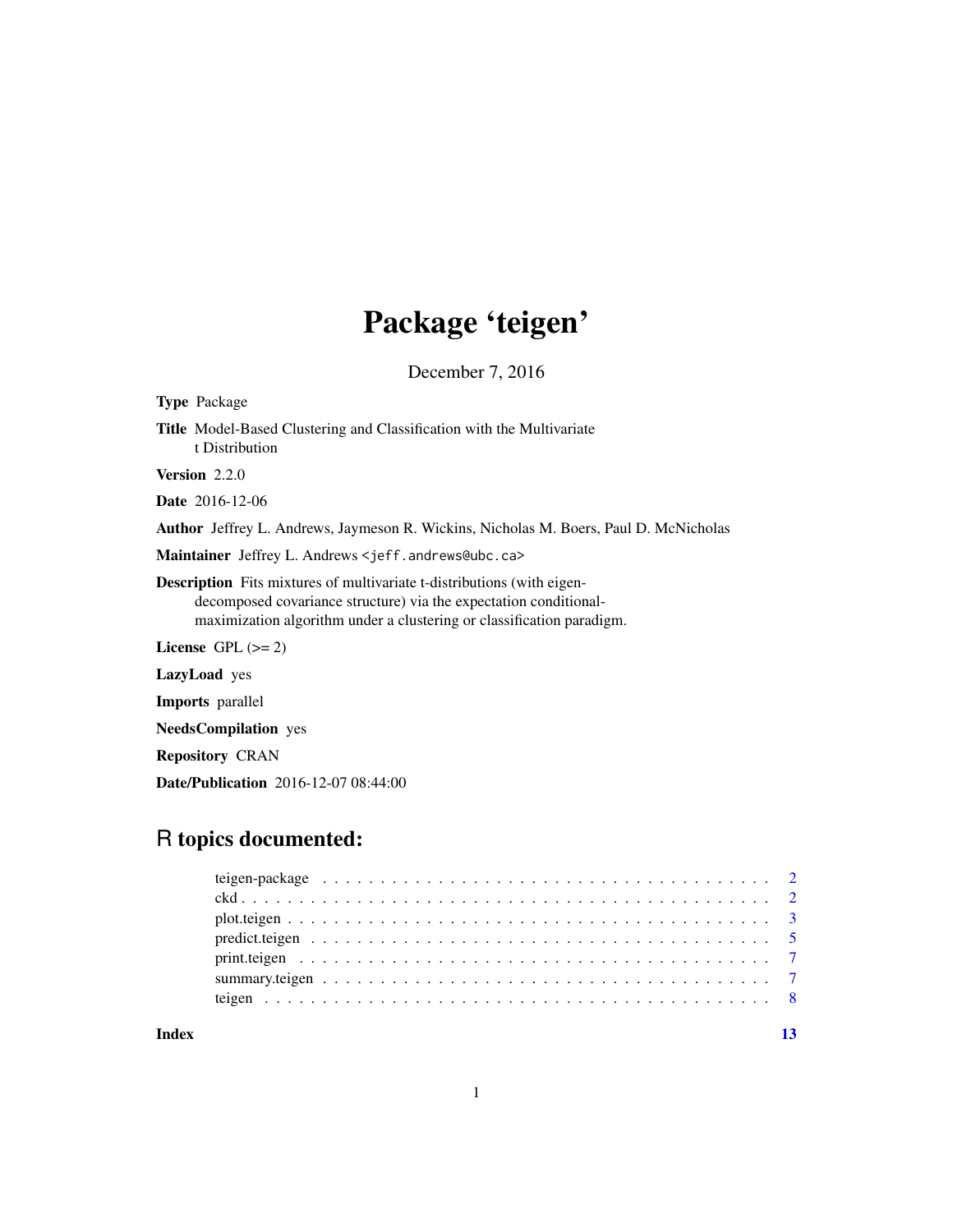<span id="page-1-0"></span>

# <span id="page-1-1"></span>Description

Fits mixtures of multivariate t-distributions (with eigen-decomposed covariance structure) via the expectation conditional-maximization algorithm under a clustering or classification paradigm.

# Details

| Package:  | teigen        |
|-----------|---------------|
| Type:     | Package       |
| Version:  | 2.2.0         |
| Date:     | 2016-12-06    |
| License:  | $GPL$ $(>=2)$ |
| LazyLoad: | yes           |

#### Author(s)

Jeffrey L. Andrews, Jaymeson R. Wickins, Nicholas M. Boers, Paul D. McNicholas

Maintained by: Jeffrey L. Andrews <jeff.andrews@ubc.ca>

#### References

Andrews JL and McNicholas PD (2012). "Model-based clustering, classification, and discriminant analysis with the multivariate *t*-distribution: The *t*EIGEN family" *Statistics and Computing* 22(5), 1021–1029.

Andrews JL, McNicholas PD, and Subedi S (2011) "Model-based classification via mixtures of multivariate t-distributions" *Computational Statistics and Data Analysis* 55, 520–529.

# See Also

[teigen](#page-7-1) for main function

ckd *Indian Chronic Kidney Disease Data*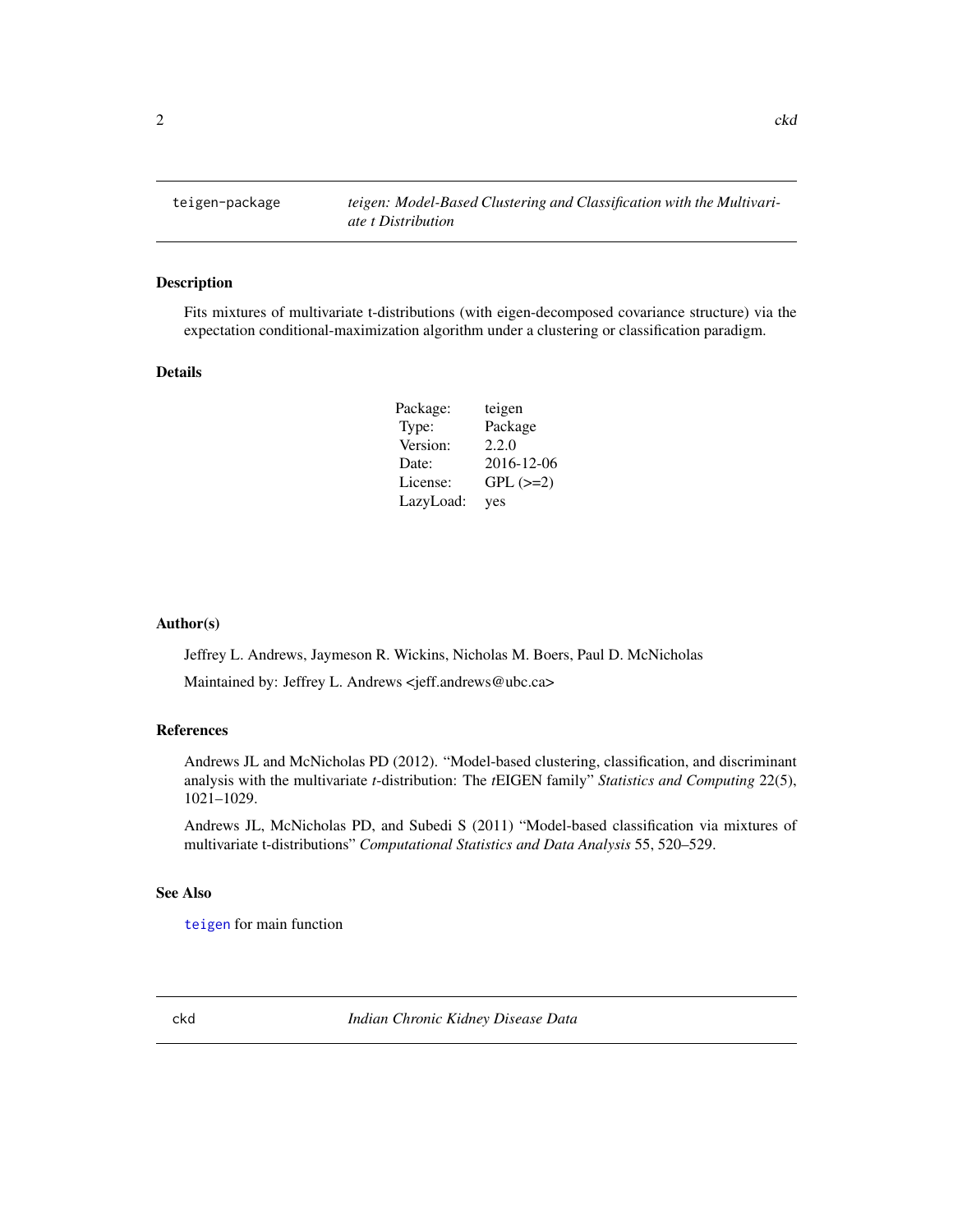# <span id="page-2-0"></span>plot.teigen 3

#### Description

This is a cleaned up version of the Chronic Kidney Disease data set available from the UCI learning repository:

http://archive.ics.uci.edu/ml/datasets/Chronic\_Kidney\_Disease

Nominal variables have been removed and rows with missing values recorded on the remaining variables have also been removed.

### Usage

data("ckd")

# Format

This data frame contains 203 rows (observations) and 13 columns (variables): 1.) ckdclass: There are 2 classes, ckd or notckd 2.) age: in years 3.) blood.pressure: in mm/Hg 4.) blood.glucose.random: in mgs/dl 5.) blood.urea: in mgs/dl 6.) serum.creatinine: in mgs/dl 7.) sodium: in mEq/L 8.) potassium: in mEq/L 9.) hemoglobin: in gms 10.) packed.cell.volume 11.) white.blood.cell.count: in cells/cmm 12.) red.blood.cell.count: in cells/cmm

### Source

See http://archive.ics.uci.edu/ml/datasets/Chronic\_Kidney\_Disease for original source.

# References

Lichman, M. (2013). UCI Machine Learning Repository [http://archive.ics.uci.edu/ml]. Irvine, CA: University of California, School of Information and Computer Science.

#### Examples

```
data(ckd)
hclustres <- cutree(hclust(dist(ckd[,-1])),3)
table(ckd[,1], hclustres)
```
plot.teigen *plot.teigen: Plotting Function for tEIGEN Objects*

# **Description**

For multivariate data, outputs marginal contour or uncertainty plots to the graphics device for objects of class [teigen](#page-7-1). For univariate data, plot a univariate density plot.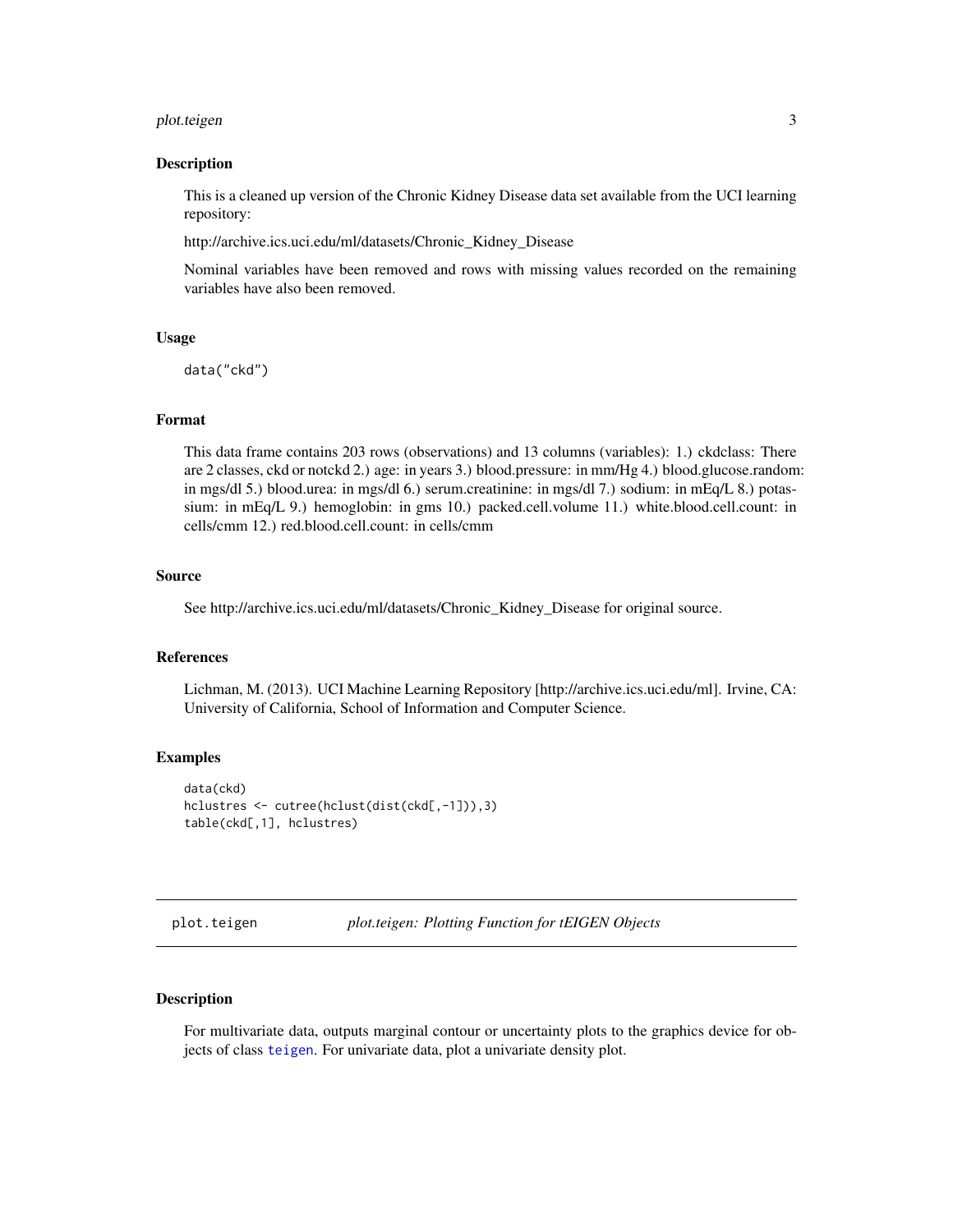# Usage

```
## S3 method for class 'teigen'
plot(x, xmarg = 1, ymarg = 2, res = 200,what = c("contour", "uncertainty"), alpha = 0.4, col = rainbow(x$G),pch = 21, cex = NULL, bg = NULL, lty = 1, uncmult = \theta,
levels = c(seq(0.01, 1, by = 0.025), 0.001),main=NULL, xlab=NULL, draw.legend=TRUE, ...)
```
# Arguments

| X       | An object of class teigen                                                                                                                                                                                                                                                                                      |
|---------|----------------------------------------------------------------------------------------------------------------------------------------------------------------------------------------------------------------------------------------------------------------------------------------------------------------|
| xmarg   | Scalar argument giving the number of the variable to be used on the x-axis                                                                                                                                                                                                                                     |
| ymarg   | Scalar argument giving the number of the variable to be used on the y-axis. If<br>NULL, the teigen object will be interpreted as univariate using x[,xmarg] as the<br>data.                                                                                                                                    |
| res     | Scalar argument giving the resolution for the calculation grid required for the<br>contour plot. Default is 200, which results in a 200x200 grid. Also determines<br>how smooth the univariate density curves are (higher res, smoother curves). Ig-<br>nored for uncertainty plots.                           |
| what    | Only available if the model provided by x is multivariate. Character vector stat-<br>ing which plots should be sent to the graphics device. Choices are "contour"<br>or "uncertainty". Default is to plot both (see Details).                                                                                  |
| alpha   | A factor modifying the opacity alpha for the plotted points. Typically in [0,1].                                                                                                                                                                                                                               |
| col     | A specification for the default plotting color. See section 'Color Specification'<br>in par. Note that the number of colors provided must equal to the number of<br>groups in the teigen object (extra colors ignored).                                                                                        |
| pch     | Either an integer specifying a symbol or a single character to be used as the de-<br>fault in plotting points. See points for possible values and their interpretation.<br>If pch is one of 21:25, see bg for coloring.                                                                                        |
| cex     | A numerical value giving the amount by which plotting text and symbols should<br>be magnified relative to the default. For uncertainty plots, cex changes the size<br>of the smallest sized point. The relative sizes amongst the points remains the<br>same. As a result, the sizes of all the points change. |
| bg      | Background (fill) color for the open plot symbols if pch is one of 21:25. If pch is<br>in 21:25 point color will be black (col = "black" will be used). If no bg is given<br>to color the inside of the points, col will be used.                                                                              |
| lty     | The line type for univariate plotting. See par for more information. Only up-<br>dates the group curves, not the density or mixture curves.                                                                                                                                                                    |
| uncmult | A multiplier for the points on the uncertainty plot. The larger the number, the<br>more the size difference becomes magnified. Large points will get larger faster<br>than smaller points.                                                                                                                     |
| levels  | Numeric vector giving the levels at which contours should be drawn. Default<br>is to draw a contour in 0.25 steps, plus a contour at 0.001. This may result in<br>more/less contours than desired depending on the resulting density.                                                                          |

<span id="page-3-0"></span>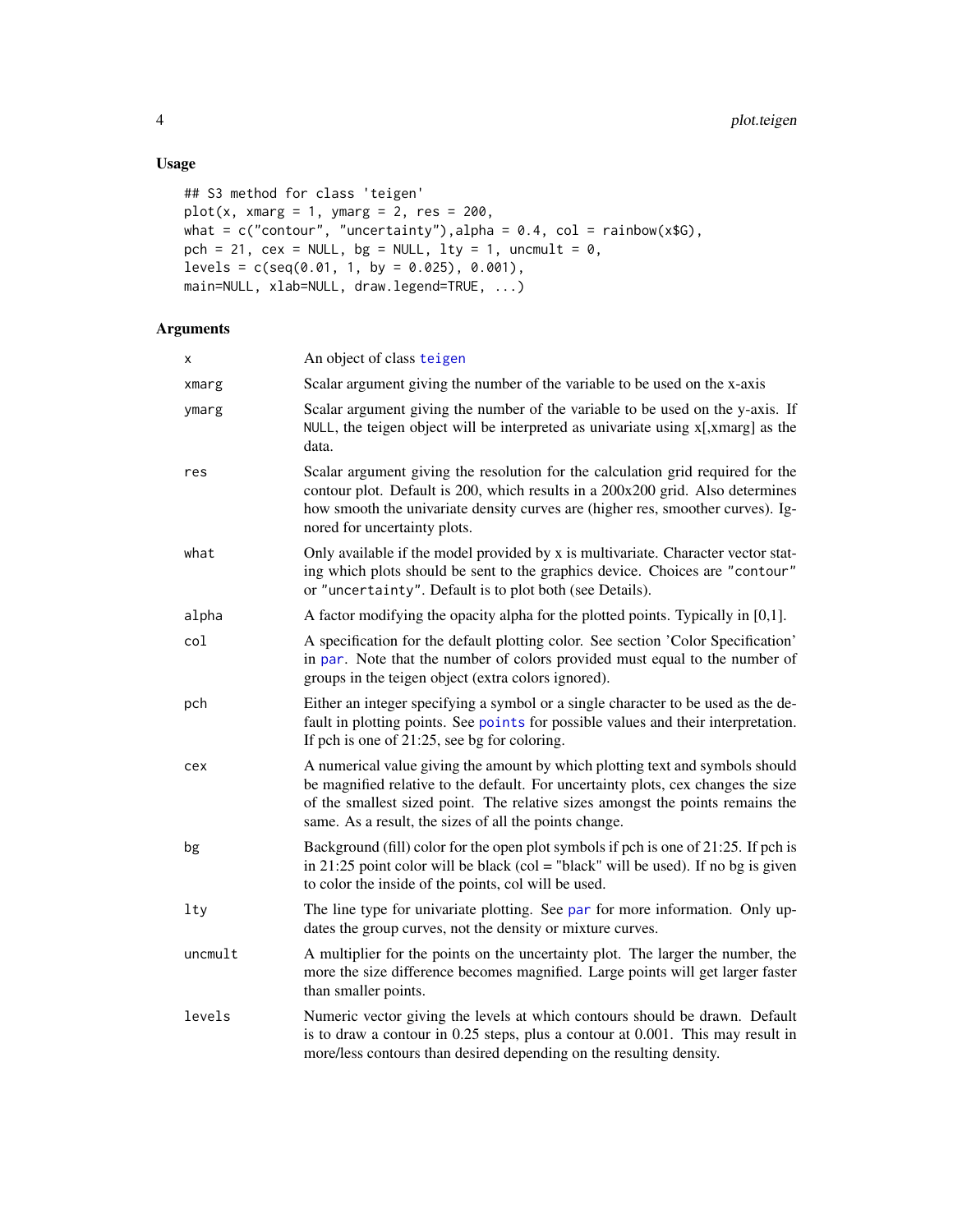<span id="page-4-0"></span>

| main        | Optional character string for title of plot. Useful default if left as NULL. |
|-------------|------------------------------------------------------------------------------|
| xlab        | Optional character string for x-axis label.                                  |
| draw.legend | Logical for a default generation of a legend to the right of the plot.       |
| $\ddotsc$   | Options to be passed to plot.                                                |

# Details

"contour" plots the marginal distribution of the mixture distribution. For univariate data, or if ymarg is NULL, a univariate marginal is provided that includes the kernel density estimate from density(), the mixture distribution, and colour-coded component densities.

"uncertainty" plots the uncertainty of each observation's classification - the larger the point, the more uncertainty associated with that observation. Uncertainty in this context refers to the probability that the observation arose from the mixture component specified by the colour in the plot rather than the other components.

The default behavior of the function is to specify both plot types. This opens up an interactive menu from which the user may switch back and forth between both graphs. On exiting the menu, the graph that was plotted last will remain in the open device.

# Author(s)

Jeffrey L. Andrews, Jaymeson R. Wickins, Nicholas M. Boers

#### See Also

[teigen](#page-7-1)

# Examples

```
set.seed(2521)
tfaith <- teigen(faithful, models = "CCCC", Gs = 1:4, verbose = FALSE)
plot(tfaith, what = "uncertainty", cex = 1.5, uncmult = 1.5)
plot(tfaith, what = "contour")
plot(tfaith, ymarg = NULL, lwd = 2)
```
predict.teigen *predict.teigen: Predicting Function for tEIGEN Objects*

# Description

Provides the fuzzy probability matrix and classification vector for inputted observations assuming the model provided by the [teigen](#page-7-1) object.

#### Usage

```
## S3 method for class 'teigen'
predict(object, newdata=NULL, modelselect="BIC", ...)
```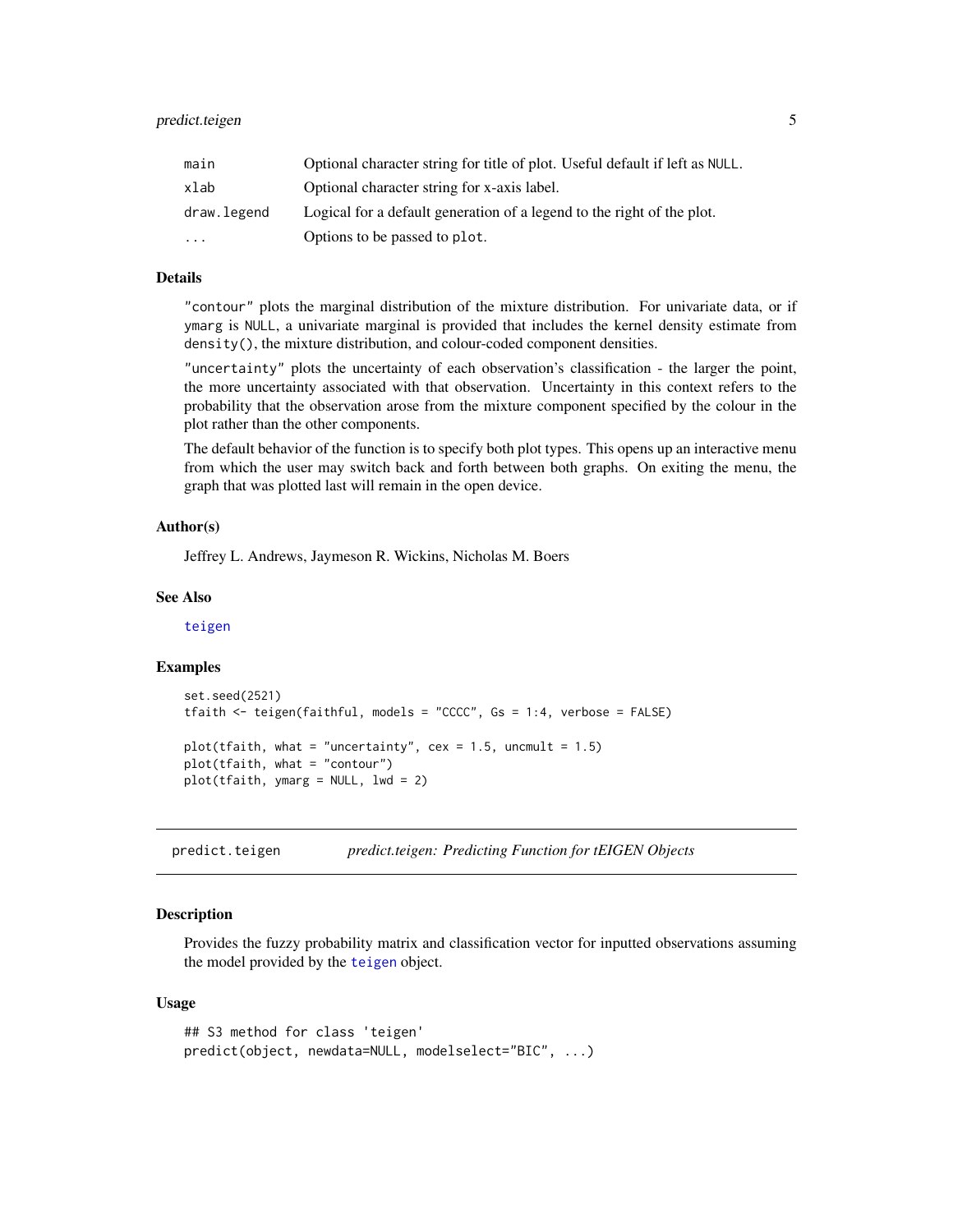#### **Arguments**

| object      | An object of class teigen                                                                                                                                                                                                                                        |
|-------------|------------------------------------------------------------------------------------------------------------------------------------------------------------------------------------------------------------------------------------------------------------------|
| newdata     | Data frame or matrix of new observations on the same variables used in the<br>fitting of the teigen object. For predicting one observation, a vector is permit-<br>ted. If NULL, then the observations used in the fitting of the teigen object are<br>inputted. |
| modelselect | A character string of either "BIC" (default) or "ICL" indicating the desired<br>model-selection criteria to apply to the teigen object.                                                                                                                          |
| $\cdots$    | Arguments to be passed to other functions.                                                                                                                                                                                                                       |

#### Details

Note that the scale argument from the [teigen](#page-7-1) object is passed along to the predictfunction. See examples below for plotting.

#### Value

| fuzzy | Matrix of fuzzy classification probabilities                  |
|-------|---------------------------------------------------------------|
|       | classification Vector of maximum a posteriori classifications |

# Author(s)

Jeffrey L. Andrews

#### See Also

[teigen](#page-7-1)

# Examples

```
set.seed(2521)
ind <- sample(1:nrow(faithful), 20)
set.seed(256)
tfaith_unscaled <- teigen(faithful[-ind,], models = "UUUU", Gs = 2, verbose = FALSE, scale=FALSE)
pred_unscaled <- predict(tfaith_unscaled, faithful[ind,])
set.seed(256)
tfaith_scaled <- teigen(faithful[-ind,], models = "UUUU", Gs = 2, verbose = FALSE, scale=TRUE)
pred_scaled <- predict(tfaith_scaled, faithful[ind,])
identical(pred_unscaled$classification, pred_scaled$classification)
```

```
##Plotting UNSCALED
plot(tfaith_unscaled, what="contour")
points(faithful[ind,1], faithful[ind,2], pch=15)
plotcolours <- rainbow(tfaith_unscaled$G)
points(faithful[ind,1], faithful[ind,2], pch=20, col=plotcolours[pred_unscaled$classification])
```

```
##Plotting SCALED
plot(tfaith_scaled, what="contour")
points((faithful[ind,1]-tfaith_scaled$info$scalemeans[1])/tfaith_scaled$info$scalesd[1],
```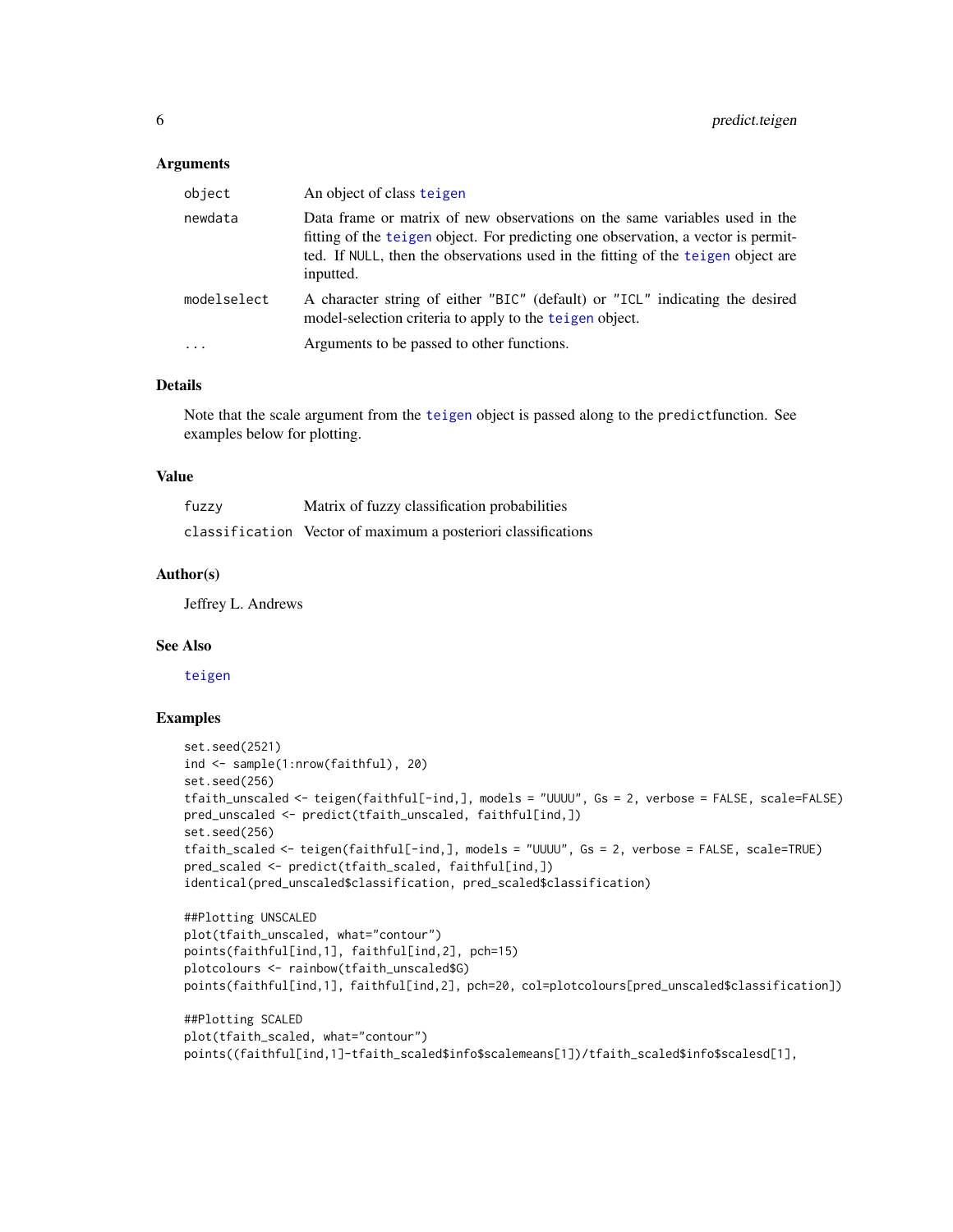# <span id="page-6-0"></span>print.teigen 7

```
(faithful[ind,2]-tfaith_scaled$info$scalemeans[2])/tfaith_scaled$info$scalesd[2],
      pch=15)
plotcolours <- rainbow(tfaith_scaled$G)
points((faithful[ind,1]-tfaith_scaled$info$scalemeans[1])/tfaith_scaled$info$scalesd[1],
      (faithful[ind,2]-tfaith_scaled$info$scalemeans[2])/tfaith_scaled$info$scalesd[2],
      pch=20, col=plotcolours[pred_scaled$classification])
```
print.teigen *print.teigen: Print Function for tEIGEN Objects*

#### Description

Outputs short, concise information on the teigen object: BIC value, best model, and best group. Same info for ICL is output if it disagrees with the BIC value.

#### Usage

## S3 method for class 'teigen'  $print(x, \ldots)$ 

# Arguments

|          | An object of class teigen      |
|----------|--------------------------------|
| $\cdots$ | Options to be passed to print. |

# Author(s)

Jaymeson R. Wickins, Nicholas M. Boers, Jeffrey L. Andrews

# See Also

[teigen](#page-7-1)

summary.teigen *summary.teigen: Summary Function for tEIGEN Objects*

#### Description

Summary method for class "teigen". Gives summary information.

# Usage

```
## S3 method for class 'teigen'
summary(object, ...)
## S3 method for class 'summary.teigen'
print(x, \ldots)
```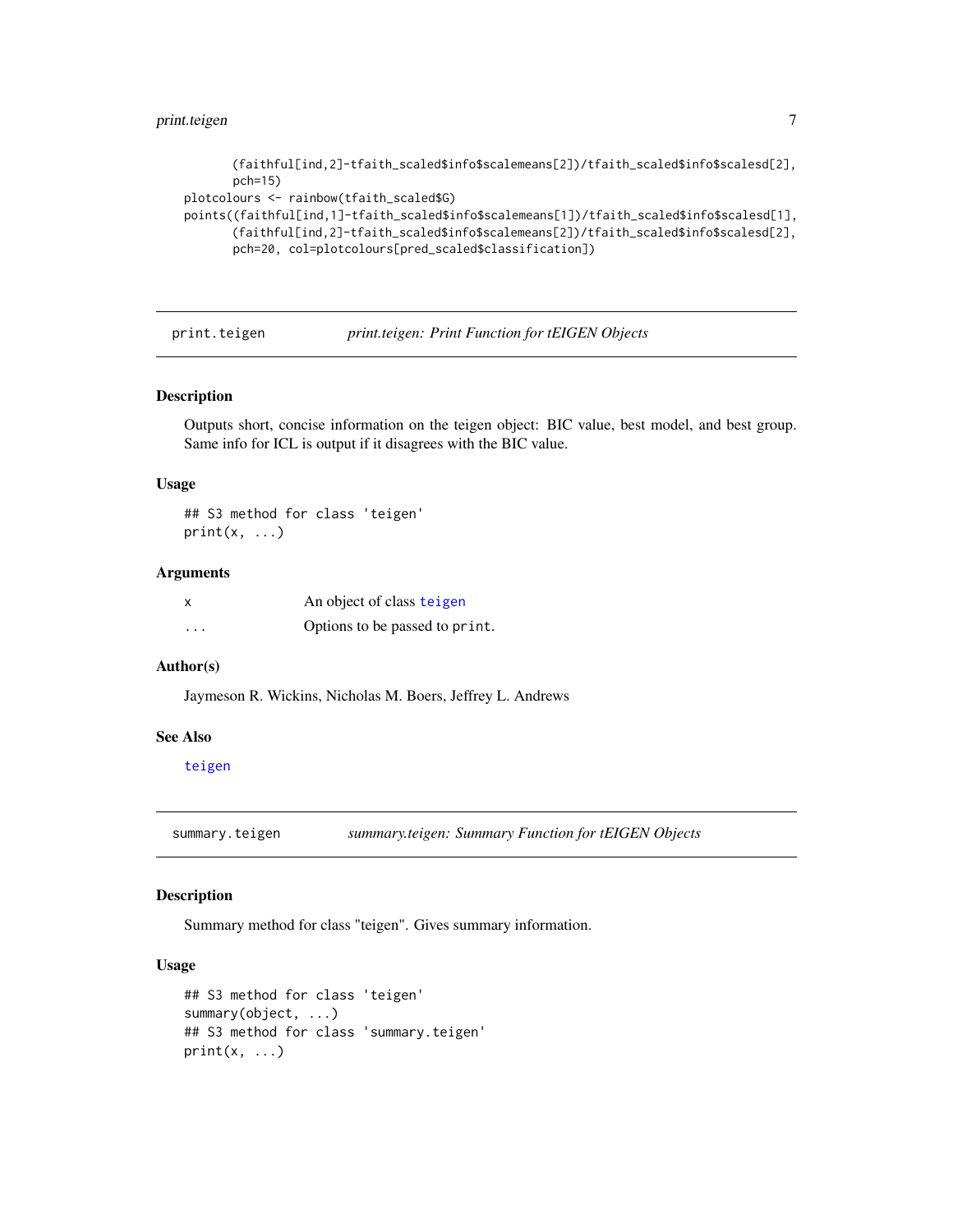<span id="page-7-0"></span>8 teigen in de staat de sterken in de sterken in de sterken in de sterken in de sterken in de sterken in de st

#### Arguments

| object | An object of class teigen            |
|--------|--------------------------------------|
| X      | An object of class "summary.teigen". |
| .      | Options to be passed to summary.     |

# Value

An object of class "summary.teigen" that has a specialized print method. The object is a list containing the BIC and ICL values, as well as loglik value, model number and group number for the BIC. These values are also stored for ICL if it disagrees with the BIC value.

## Author(s)

Jaymeson R. Wickins, Nicholas M. Boers, Jeffrey L. Andrews

#### See Also

[teigen](#page-7-1)

<span id="page-7-1"></span>teigen *teigen: Function for Model-Based Clustering and Classification with the Multivariate t Distribution*

#### Description

Fits multivariate t-distribution mixture models (with eigen-decomposed covariance structure) to the given data within a clustering paradigm (default) or classification paradigm (by giving either training index or percentage of data taken to be known). Can be run in parallel.

#### Usage

```
teigen(x, Gs = 1:9, models = "all", init = "kmeans", scale = TRUE, dfstart = 50,
known = NULL, training = NULL, gauss = FALSE, dfupdate = "approx",
eps = c(0.001, 0.1), verbose = TRUE, maxit = c(Inf, Inf),convstyle = "aitkens", parallel.cores = FALSE,
ememargs = list(25, 5, "UUUU", "hard"))
```
# Arguments

|        | A numeric matrix, data frame, or vector (for univariate data).                                   |
|--------|--------------------------------------------------------------------------------------------------|
| Gs     | A number or vector indicating the number of groups to fit. Default is 1-9.                       |
| models | A character vector giving the models to fit. See details for a comprehensive list<br>of choices. |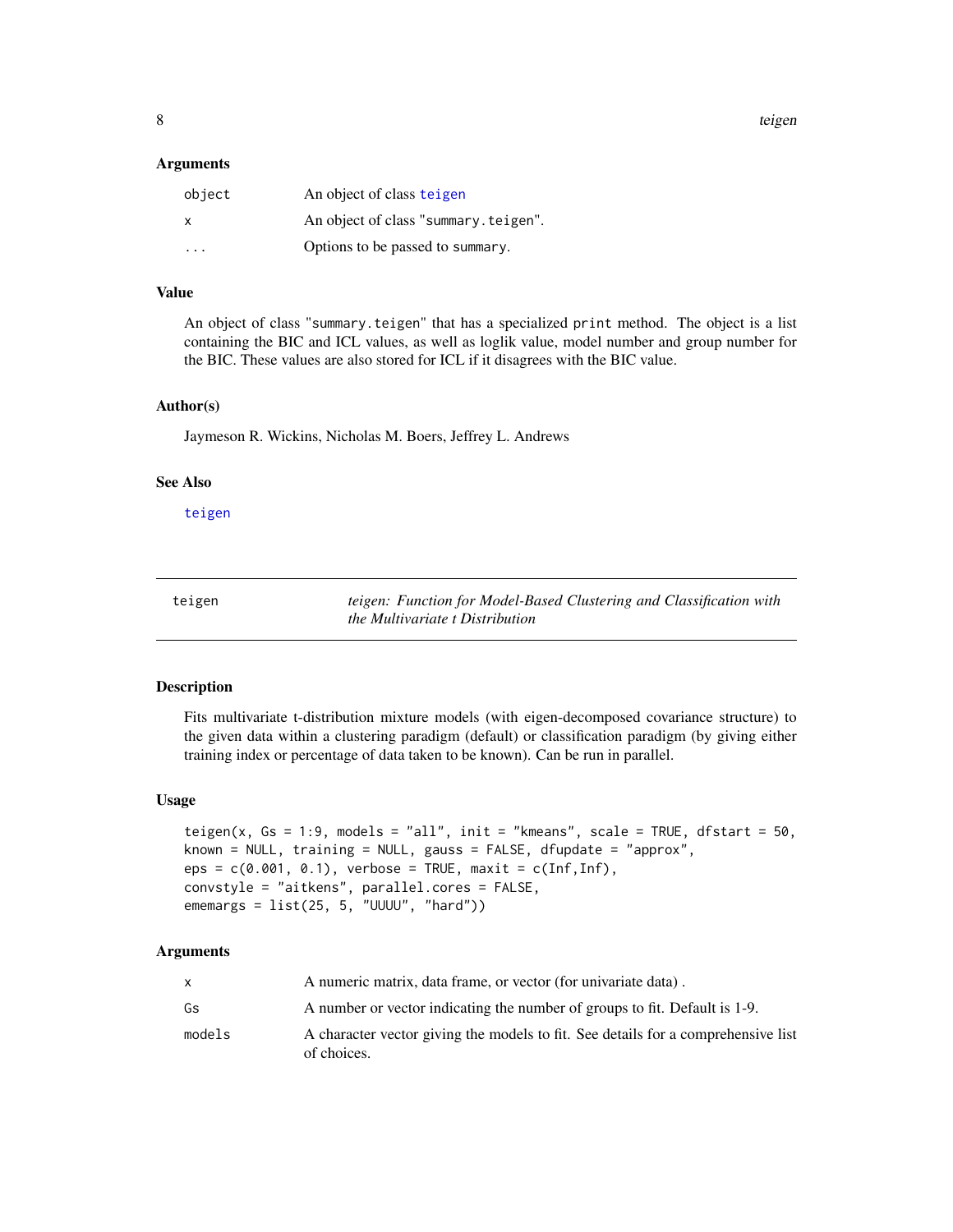#### <span id="page-8-0"></span>teigen 1986 besteht in der Statistischen Statistischen Statistischen Statistischen Statistischen Statistischen

| init      | A list of initializing classification of the form that init[[G]] contains the ini-<br>tializing vector for all G considered (see example below). Alternatively, the user<br>can use a character string indicating initialization method. Currently the user<br>can choose from "kmeans" (default), 'hard' random - "hard", 'soft' random -<br>"soft", "emem'' (see ememargs below for description), and "uniform" (clas-<br>sification only). |
|-----------|-----------------------------------------------------------------------------------------------------------------------------------------------------------------------------------------------------------------------------------------------------------------------------------------------------------------------------------------------------------------------------------------------------------------------------------------------|
| scale     | Logical indicating whether or not the function should scale the data. Default is<br>TRUE and is the prescribed method — tEIGEN models are not scale invariant.                                                                                                                                                                                                                                                                                |
| dfstart   | The initialized value for the degrees of freedom. The default is 50.                                                                                                                                                                                                                                                                                                                                                                          |
| training  | Optional indexing vector for the observations whose classification is taken to be<br>known.                                                                                                                                                                                                                                                                                                                                                   |
| known     | A vector of known classifications that can be numeric or character - optional for<br>clustering, necessary for classification. Must be the same length as the number<br>of rows in the data set. If using in a true classification sense, give samples with<br>unknown classification the value NA within known (see training example below).                                                                                                 |
| gauss     | Logical indicating if the algorithm should use the gaussian distribution. If models="mclust"<br>or "gaussian" then gauss=TRUE is forced.                                                                                                                                                                                                                                                                                                      |
| dfupdate  | Character string or logical indicating how the degrees of freedom should be<br>estimated. The default is "approx" indicating a closed form approximation be<br>used. Alternatively, "numeric" can be specified which makes use of uniroot.<br>If FALSE, the value from dfstart is used and the degrees of freedom are not<br>updated. If TRUE, "numeric" will be used for back-compatibility.                                                 |
| eps       | Vector (of size 2) giving tolerance values for the convergence criterion. First<br>value is the tolerance level for iterated M-steps. Second value is tolerance for the<br>EM algorithm: convergence is based on Aitken's acceleration, see cited papers<br>for more information.                                                                                                                                                             |
| verbose   | Logical indicating whether the running output should be displayed. This option<br>is not available in parallel. What is displayed depends on the width of the R<br>window. With a width of 80 or larger: time run, estimated time remaining,<br>percent complete are all displayed.                                                                                                                                                           |
| maxit     | Vector (of size 2) giving maximum iteration number for the iterated M-steps and<br>EM algorithm, respectively. A warning is displayed if either of these maximums<br>are met, default for both is Inf (aka, no limit).                                                                                                                                                                                                                        |
| convstyle | Character string specifying the method of determining convergence. Default is<br>"aitkens" which uses a criteria based on Aitken's acceleration, but "lop" (lack of<br>progress) may be used instead.                                                                                                                                                                                                                                         |
|           | parallel.cores Logical indicating whether to run teigen in parallel or not. If TRUE, then the<br>function determines the number of cores available and uses all of them. Alter-<br>natively, a positive integer may be provided indicating the number of cores the<br>user wishes to use for running in parallel.                                                                                                                             |
| ememargs  | A list of the controls for the emEM initialization with named elements: numstart<br>- numeric, number of starts (default 25) iter - numeric, number of EM it-<br>erations (default 5) model - character string, model name to be used (default<br>"UUUU" from C,U,I nomenclaturesee details below) init - character string,<br>initialization method for emEM (default hard, or soft, or kmeans). The emEM                                    |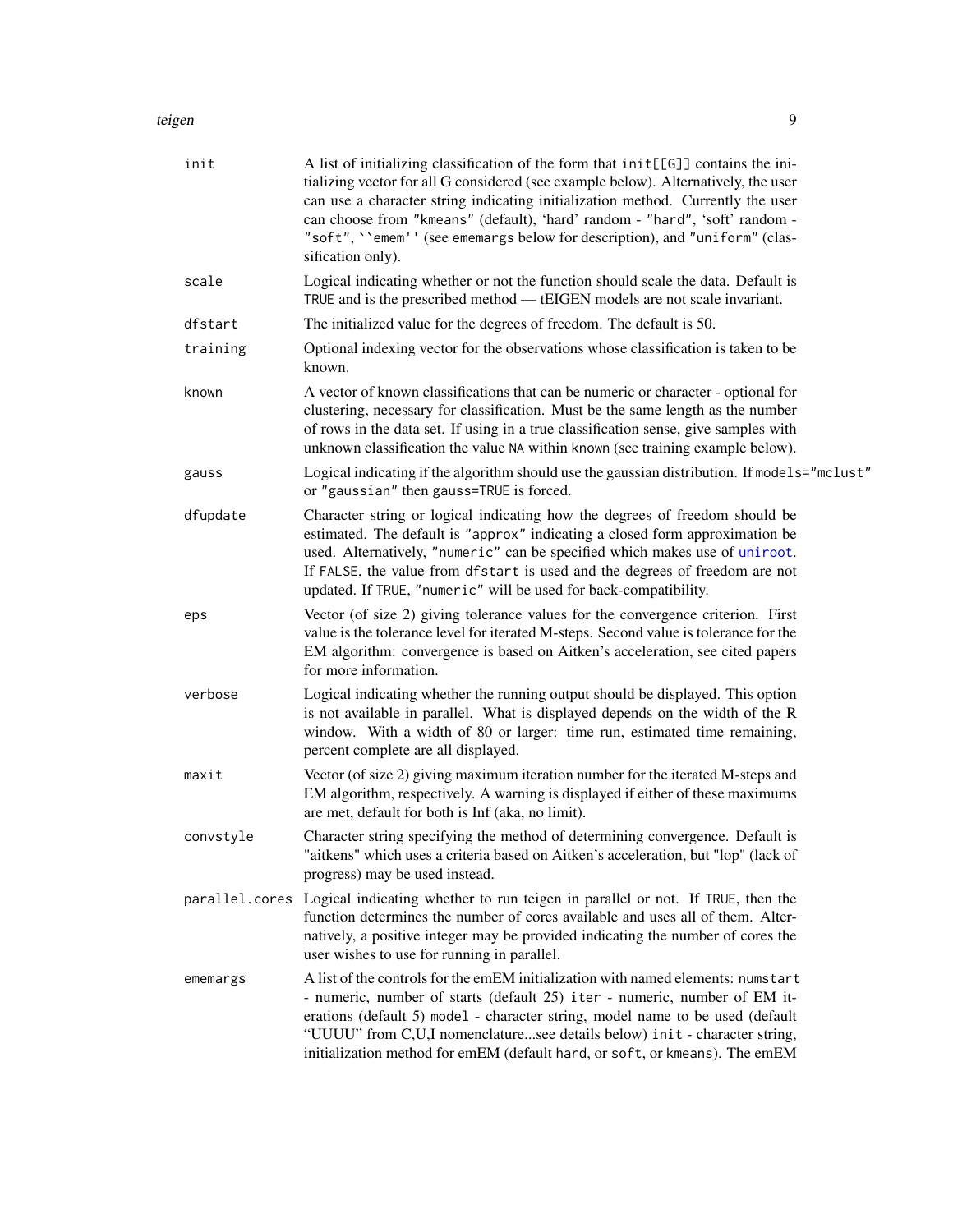initialiazation will run multiple, randomized initialization attempts for a limited number of iterations, and then continue the model-fitting process.

# Details

Model specification (via the models argument) follows either the nomenclature discussed in Andrews and McNicholas (2012), or via the nomenclature popularized in other packages. In both cases, the nomenclature refers to the decomposition and constraints on the covariance matrix:

$$
\Sigma_g = \lambda_g D_g A_g D'_g
$$

The nomenclature from Andrews and McNicholas (2012) gives four letters, each letter referring to (in order)  $\lambda$ , D, A, and the degrees of freedom. Possible letters are "U" for unconstrained, "C" for constrained (across groups), and "I" for when the parameter is replaced by the appropriately sized identity matrix (where applicable). As an example, the string "UICC" would refer to the model where  $\Sigma_g = \lambda_g A$  with degrees of freedom held equal across groups.

The alternative nomenclature describes (in order) the volume  $(\lambda)$ , shape  $(A)$ , orientation  $(D)$ , and degrees of freedom in terms of "V"ariable, "E"qual, or the "I"dentity matrix. The example model discussed in the previous paragraph would then be called by "VEIE".

Possible univariate models are c("univUU", "univUC", "univCU", "univCC") where the first capital letter describes "U"nconstrained or "C"onstrained variance and the second capital letter refers to the degrees of freedom. Once again, "V"ariable or "E"qual can replace U and C, but this time the orders match between the nomenclatures.

As many models as desired can be selected and ran via the vector supplied to models. More commonly, subsets can be called by the following character strings: "all" runs all 28 tEIGEN models (default), "dfunconstrained" runs the 14 unconstrained degrees of freedom models, "dfconstrained" runs the 14 constrained degrees of freedom models, "mclust" runs the 10 MCLUST models using the multivariate Gaussian distribution rather than the multivariate t, "gaussian" is similar but includes four further mixture models than MCLUST, "univariate" runs the univariate models - will automatically be called if one of the previous shortcuts is used on univariate data.

Note that adding "alt" to the beginning of those previously mentioned characters strings will run the same models, but return results with the V-E-I nomenclature.

Also note that for G=1, several models are equivalent (for example, UUUU and CCCC). Thus, for G=1 only one model from each set of equivalent models will be run.

#### Value

| $\mathsf{x}$ | Data used for clustering/classification.                                                                       |
|--------------|----------------------------------------------------------------------------------------------------------------|
| index        | Indexing vector giving observations taken to be known (only available when<br>classification is performed).    |
|              | classification Vector of group classifications as determined by the BIC.                                       |
| bic          | BIC of the best fitted model.                                                                                  |
| modelname    | Name of the best model according to the BIC.                                                                   |
| allbic       | Matrix of BIC values according to model and G. A value of -Inf is returned when<br>the model did not converge. |
| bestmodel    | Character string giving best model (BIC) details.                                                              |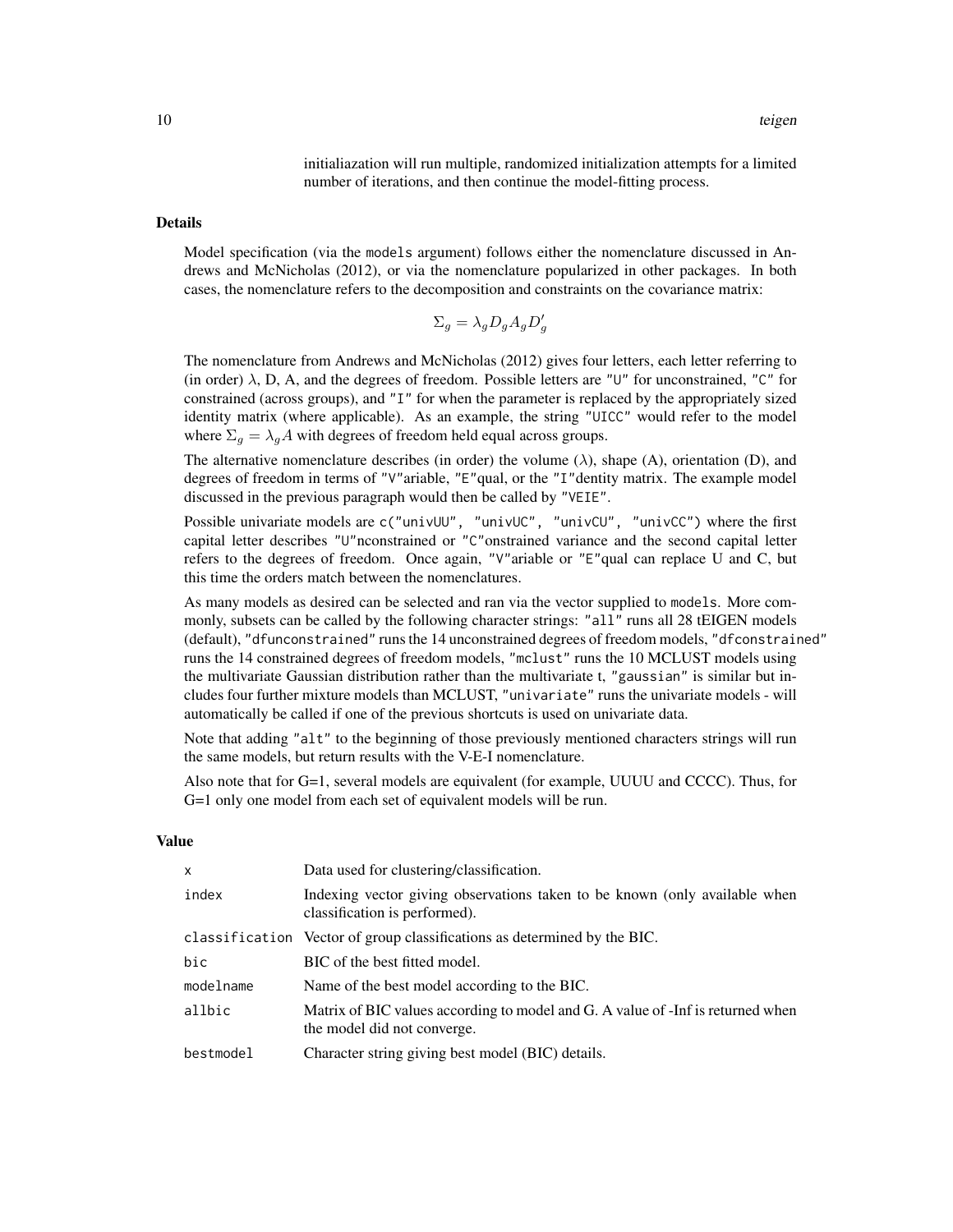<span id="page-10-0"></span>teigen auch der Stadt der Stadt der Stadt der Stadt der Stadt der Stadt der Stadt der Stadt der Stadt der Stadt

| G          | Value corresponding to the number of components chosen by the BIC.                                                                                                                                                                                                                                                                                                                                                                                                                                                                                                                                                         |
|------------|----------------------------------------------------------------------------------------------------------------------------------------------------------------------------------------------------------------------------------------------------------------------------------------------------------------------------------------------------------------------------------------------------------------------------------------------------------------------------------------------------------------------------------------------------------------------------------------------------------------------------|
| tab        | Classification table for BIC-selected model (only available when known is given).<br>When classification is used the "known" observations are left out of the table.                                                                                                                                                                                                                                                                                                                                                                                                                                                       |
| fuzzy      | The fuzzy clustering matrix for the model selected by the BIC.                                                                                                                                                                                                                                                                                                                                                                                                                                                                                                                                                             |
| logl       | The log-likelihood corresponding to the model with the best BIC.                                                                                                                                                                                                                                                                                                                                                                                                                                                                                                                                                           |
| iter       | The number of iterations until convergence for the model selected by the BIC.                                                                                                                                                                                                                                                                                                                                                                                                                                                                                                                                              |
| parameters | List containing the fitted parameters: mean - matrix of means where the rows<br>correspond to the component and the columns are the variables; sigma - array of<br>covariance matrices (multivariate) or variances (univariate); lambda - vector of<br>scale parameters, or constants of proportionality; d - eigenvectors, or orientation<br>matrices; a - diagonal matrix proportional to eigenvalues, or shape matrices;<br>df - vector containing the degrees of freedom for each component; weights -<br>matrix of the expected value of the characteristic weights; pig - a vector giving<br>the mixing proportions. |
| iclresults | List containing all the previous outputs, except x and index, pertaining to the<br>model chosen by the best ICL (all under the same name except allicl and icl<br>are the equivalent of allbic and bic, respectively).                                                                                                                                                                                                                                                                                                                                                                                                     |
| info       | List containing a few of the original user inputs, for use by other dedicated<br>functions of the teigen class.                                                                                                                                                                                                                                                                                                                                                                                                                                                                                                            |

# Author(s)

Jeffrey L. Andrews, Jaymeson R. Wickins, Nicholas M. Boers, Paul D. McNicholas

# References

Andrews JL and McNicholas PD. "Model-based clustering, classification, and discriminant analysis with the multivariate *t*-distribution: The *t*EIGEN family" *Statistics and Computing* 22(5), 1021– 1029.

Andrews JL, McNicholas PD, and Subedi S (2011) "Model-based classification via mixtures of multivariate t-distributions" *Computational Statistics and Data Analysis* 55, 520–529.

# See Also

See package manual [tEIGEN](#page-1-1)

### Examples

###Note that only one model is run for each example ###in order to reduce computation time

```
#Clustering old faithful data with hard random start
tfaith <- teigen(faithful, models="UUUU", Gs=1:3, init="hard")
plot(tfaith, what = "uncertainty")
summary(tfaith)
```
#Clustering old faithful with hierarchical starting values initial\_list <- list()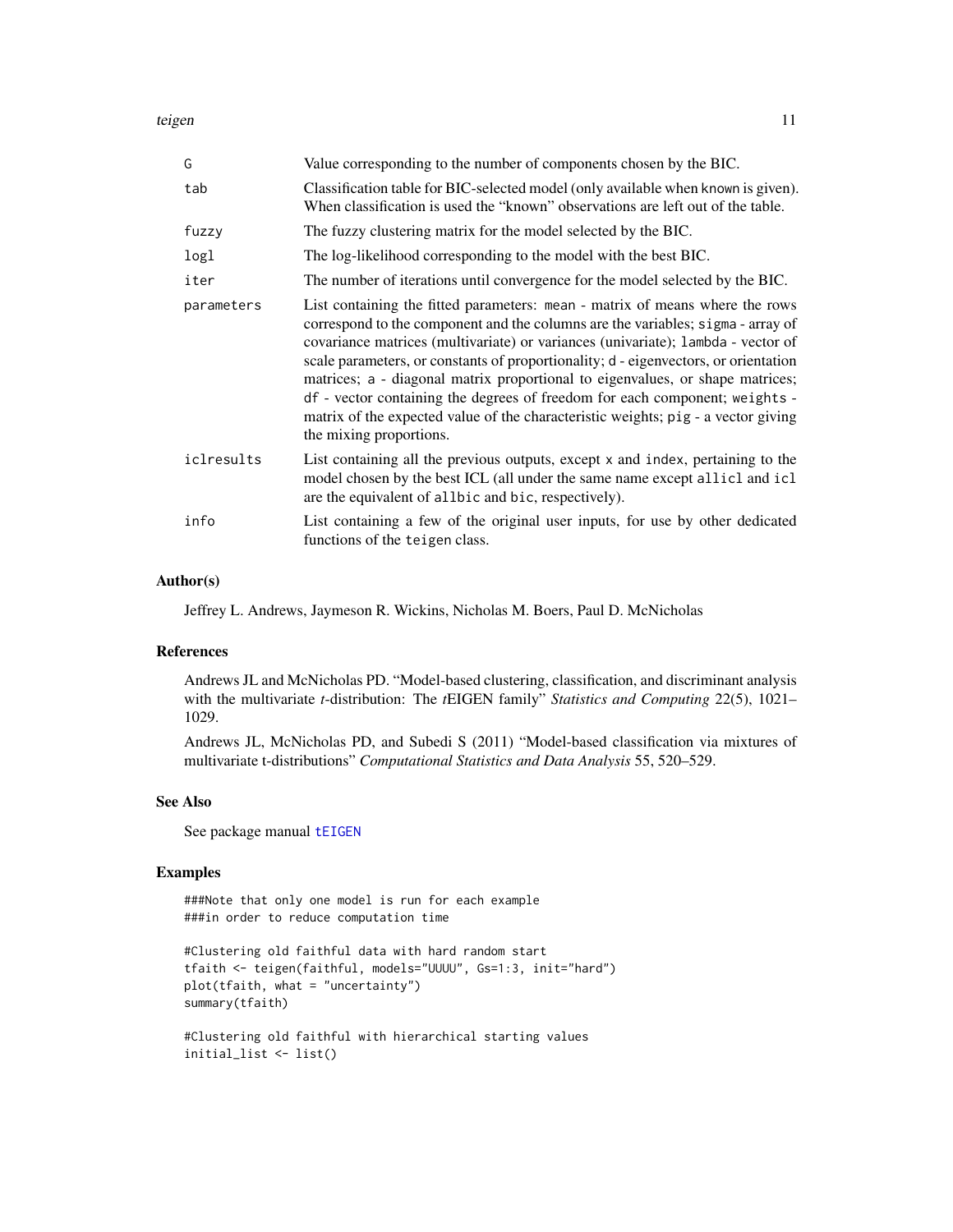```
12 teigen and the set of the set of the set of the set of the set of the set of the set of the set of the set of the set of the set of the set of the set of the set of the set of the set of the set of the set of the set of
```

```
clustree <- hclust(dist(faithful))
for(i in 1:3){
initial_list[[i]] <- cutree(clustree,i)
}
tfaith <- teigen(faithful, models="CUCU", Gs=1:3, init=initial_list)
print(tfaith)
#Classification with the iris data set
#Introducing NAs is not required; this is to illustrate a `true' classification scenario
irisknown <- iris[,5]
irisknown[134:150] <- NA
triris <- teigen(iris[,-5], models="CUUU", init="uniform", known=irisknown)
##Parallel examples:
###Note: parallel.cores set to 2 in order to comply
###with CRAN submission policies (set to higher
###number or TRUE to automatically use all available cores)
#Clustering old faithful data with tEIGEN
tfaith <- teigen(faithful, models="UUUU",
parallel.cores=2, Gs=1:3, init="hard")
plot(tfaith, what = "contour")
#Classification with the iris data set
irisknown <- iris[,5]
irisknown[sample(1:nrow(iris),50)] <- NA
tiris <- teigen(iris[,-5], parallel.cores=2, models="CUUU",
init="uniform", known=irisknown)
```

```
tiris$tab
```